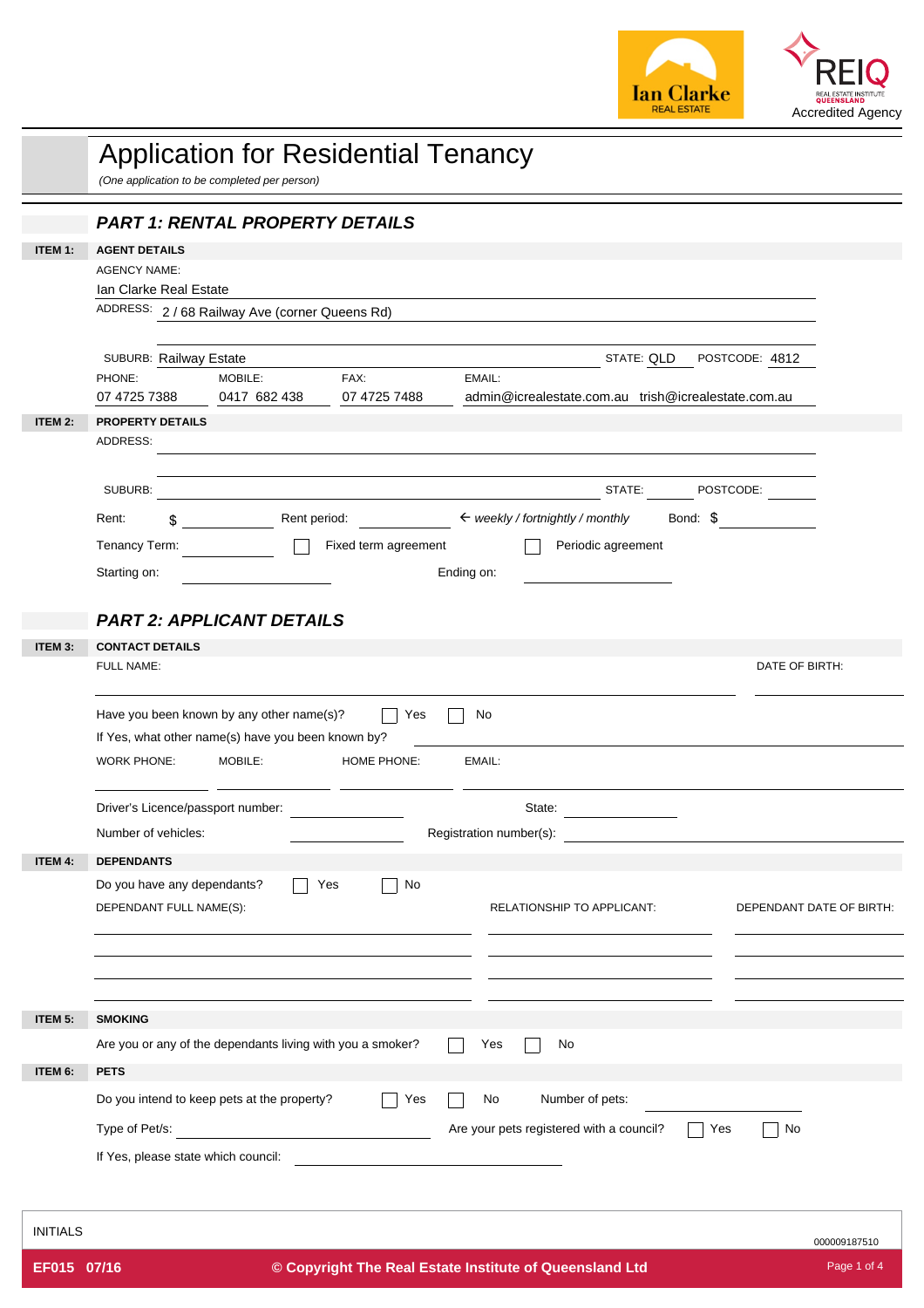## **ITEM 7: APPLICANTS ADDRESS HISTORY**

|                            | <b>CURRENT RESIDENTIAL ADDRESS:</b>                                                                                      |                            |                                                                 |        |                                         |                                                       |           |
|----------------------------|--------------------------------------------------------------------------------------------------------------------------|----------------------------|-----------------------------------------------------------------|--------|-----------------------------------------|-------------------------------------------------------|-----------|
|                            | SUBURB:<br>PERIOD OF OCCUPANCY:                                                                                          | TYPE OF OCCUPANCY:<br>Rent |                                                                 | Owner  | Other: $\rightarrow$                    | STATE:                                                | POSTCODE: |
|                            | CURRENT AGENT/LESSOR (If renting):                                                                                       |                            |                                                                 |        |                                         |                                                       |           |
|                            | <b>AGENT/LESSOR PHONE:</b>                                                                                               | FAX:                       |                                                                 | EMAIL: |                                         |                                                       |           |
|                            | <b>CURRENT RENT</b><br>\$<br>Rent period:                                                                                |                            | $\leftarrow$ weekly / fortnightly / monthly                     |        | <b>REASON FOR LEAVING:</b>              |                                                       |           |
|                            | PREVIOUS RESIDENTIAL ADDRESS:                                                                                            |                            |                                                                 |        |                                         |                                                       |           |
|                            | SUBURB:<br>PERIOD OF OCCUPANCY:                                                                                          | TYPE OF OCCUPANCY:<br>Rent |                                                                 | Owner  | Other: $\rightarrow$                    | STATE:                                                | POSTCODE: |
|                            | PREVIOUS AGENT/LESSOR:                                                                                                   |                            |                                                                 |        |                                         |                                                       |           |
|                            | <b>AGENT/LESSOR PHONE:</b>                                                                                               | FAX:                       |                                                                 | EMAIL: |                                         |                                                       |           |
|                            | PREVIOUS RENT:<br>Rent period:<br>\$                                                                                     |                            | $\leftarrow$ weekly / fortnightly / monthly                     |        | <b>REASON FOR LEAVING:</b>              |                                                       |           |
|                            | Are you employed?<br>Yes<br>Employment status:<br>Full time<br><b>OCCUPATION:</b><br>DATE COMMENCED EMPLOYMENT (approx.) | Part time                  | No (if no, please provide details of previous employer, if any) | Casual | Contract<br>NET INCOME (per week)<br>\$ | Self employed<br>DATE TERMINATED EMPLOYMENT (if any): |           |
|                            | <b>EMPLOYER/BUSINESS NAME:</b><br>ADDRESS:<br>SUBURB:<br>PHONE:<br>IF SELF EMPLOYED, ACCOUNTANT'S NAME:                  | FAX:                       |                                                                 | EMAIL: |                                         | STATE: POSTCODE:                                      | PHONE:    |
|                            |                                                                                                                          |                            |                                                                 |        |                                         |                                                       |           |
|                            | <b>CENTRELINK PAYMENTS</b><br>Are you receiving any regular Centrelink payments?<br>DESCRIPTION OF PAYMENT(S):           |                            | Yes                                                             | No     |                                         |                                                       |           |
|                            | TOTAL INCOME (PER WEEK):<br>\$<br><u> 1980 - John Stein, amerikansk politiker</u>                                        |                            | DATE PAYMENTS COMMENCED:                                        |        |                                         |                                                       |           |
| ITEM 9:<br><b>ITEM 10:</b> | <b>STUDENT DETAILS</b>                                                                                                   |                            |                                                                 |        |                                         |                                                       |           |
|                            | Are you studying full time?                                                                                              | Yes                        | No                                                              |        |                                         |                                                       |           |
|                            | NAME OF EDUCATION INSTITUTION YOU ARE CURRENTLY ATTENDING:                                                               |                            |                                                                 |        | STUDENT IDENTIFICATION NUMBER:          |                                                       |           |

INITIALS

000009187510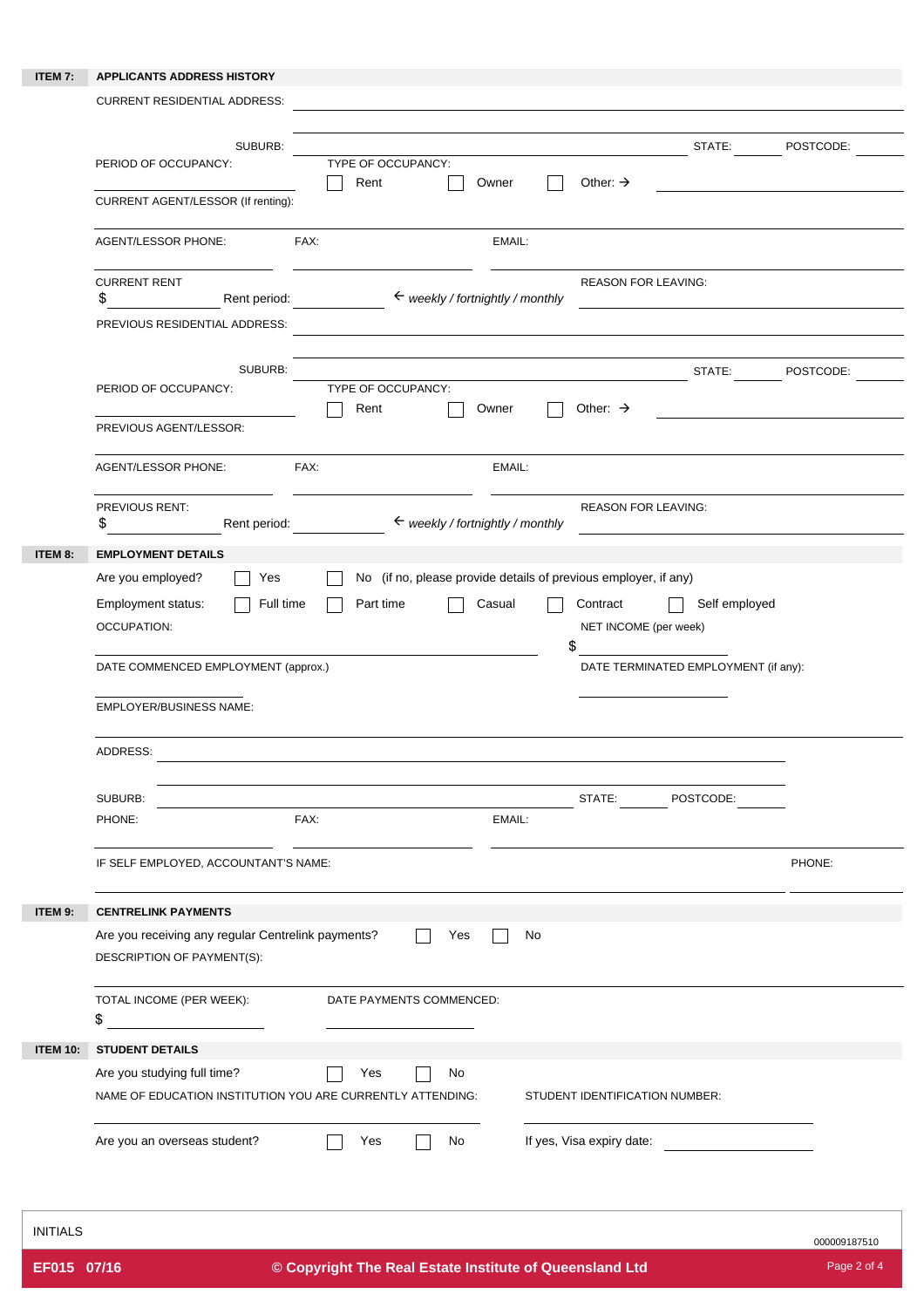| <b>ITEM 11:</b> | PERSONAL REFERENCES                                                                                                                                                                   |                                                                          |                      |
|-----------------|---------------------------------------------------------------------------------------------------------------------------------------------------------------------------------------|--------------------------------------------------------------------------|----------------------|
|                 | Please do not list relatives, another applicant or partners and provide business hours contact numbers.<br><b>REFEREE 1:</b>                                                          |                                                                          | <b>RELATIONSHIP:</b> |
|                 | ADDRESS:                                                                                                                                                                              |                                                                          | PHONE/MOBILE:        |
|                 | <b>STATE:</b> POSTCODE:<br>SUBURB:<br>REFEREE 2:                                                                                                                                      |                                                                          | RELATIONSHIP:        |
|                 | ADDRESS:                                                                                                                                                                              |                                                                          |                      |
|                 | SUBURB:                                                                                                                                                                               |                                                                          |                      |
| <b>ITEM 12:</b> | PERSONAL REPRESENTATIVE                                                                                                                                                               |                                                                          |                      |
|                 | i.e. preferred person(s) to be contacted in the event of an emergency.                                                                                                                |                                                                          |                      |
|                 | <b>REPRESENTATIVE 1:</b>                                                                                                                                                              |                                                                          | <b>RELATIONSHIP:</b> |
|                 | ADDRESS:                                                                                                                                                                              |                                                                          | PHONE/MOBILE:        |
|                 | SUBURB:                                                                                                                                                                               |                                                                          |                      |
|                 | <b>REPRESENTATIVE 2:</b>                                                                                                                                                              |                                                                          | <b>RELATIONSHIP:</b> |
|                 | ADDRESS:<br><u> 1989 - Johann Stoff, deutscher Stoffen und der Stoffen und der Stoffen und der Stoffen und der Stoffen und der</u>                                                    | PHONE/MOBILE:                                                            |                      |
|                 | SUBURB:                                                                                                                                                                               | STATE: POSTCODE:                                                         |                      |
|                 | <b>PART 3: SUPPORTING DOCUMENTS</b>                                                                                                                                                   |                                                                          |                      |
| <b>ITEM 13:</b> | <b>IDENTIFICATION</b>                                                                                                                                                                 |                                                                          |                      |
|                 | You are required to meet a 100 point identification criterion upon submission of your application.<br>The Agent/Lessor may photocopy any item and retain as part of your application. |                                                                          |                      |
|                 | Please tick the identifying documents you have provided with your application.                                                                                                        |                                                                          |                      |
|                 | IMPORTANT: At least one form of Photo Identification MUST be provided.                                                                                                                |                                                                          |                      |
|                 | 70 Points                                                                                                                                                                             |                                                                          |                      |
|                 | Full birth certificate<br>Passport                                                                                                                                                    | Citizenship certificate                                                  |                      |
|                 | <b>40 Points</b>                                                                                                                                                                      |                                                                          |                      |
|                 | Australian Driver's Licence<br>Student Photo ID<br>Centrelink card<br>Proof of age card                                                                                               | Department of Veterans Affairs card<br>State/Federal Government Photo ID |                      |
|                 | 25 Points                                                                                                                                                                             |                                                                          |                      |
|                 | Medicare card<br>Council rates notice                                                                                                                                                 | Motor vehicle registration                                               |                      |
|                 | Telephone bill<br><b>Electricity bill</b>                                                                                                                                             | Gas bill                                                                 |                      |
|                 | <b>Tenancy History Ledger</b><br><b>Bank statement</b>                                                                                                                                | Credit card statement                                                    |                      |
|                 | Last FOUR rent receipts<br>Rent bond receipt                                                                                                                                          | Previous tenancy agreement                                               |                      |
| <b>ITEM 14:</b> | PROOF OF INCOME                                                                                                                                                                       |                                                                          |                      |
|                 | You are also required to supply the Agent/Lessor with proof of your income upon submission of your application.                                                                       |                                                                          |                      |
|                 | Employed:<br>Last TWO pay slips.                                                                                                                                                      |                                                                          |                      |
|                 | Self employed:<br>Bank statements, Group Certificate, Tax Return or Accountant's letter.                                                                                              |                                                                          |                      |
|                 | Not employed:<br>Centrelink statement.                                                                                                                                                |                                                                          |                      |

000009187510